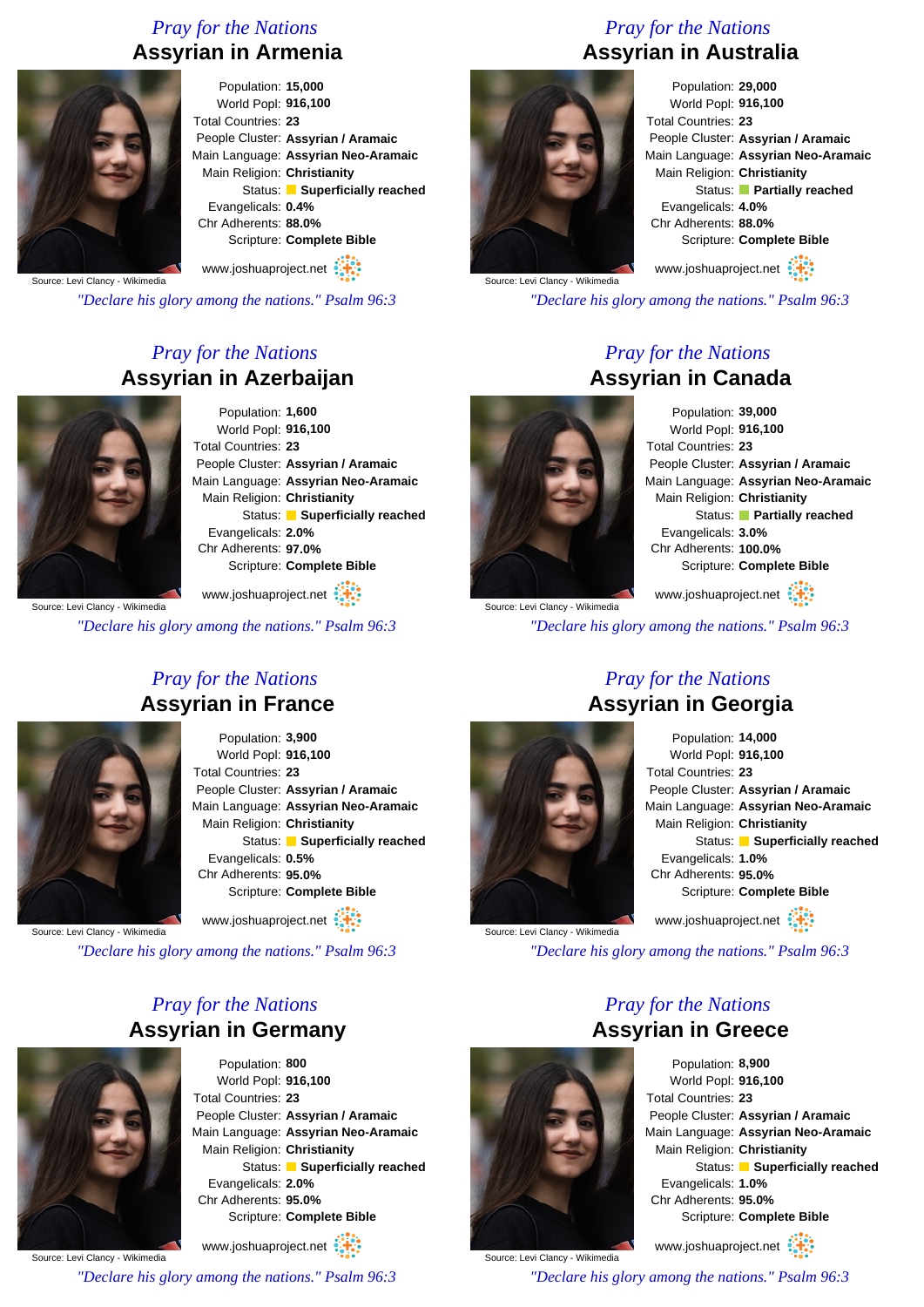### *Pray for the Nations* **Assyrian in Iran**



Source: Levi Clancy - Wikimedia

*"Declare his glory among the nations." Psalm 96:3*

## *Pray for the Nations* **Assyrian in Israel**



Population: **1,100** World Popl: **916,100** Total Countries: **23** People Cluster: **Assyrian / Aramaic** Main Language: **Assyrian Neo-Aramaic** Main Religion: **Christianity** Status: **Partially reached** Evangelicals: **3.0%** Chr Adherents: **90.0%** Scripture: **Complete Bible**

Source: Levi Clancy - Wikimedia www.joshuaproject.net

*"Declare his glory among the nations." Psalm 96:3*

### *Pray for the Nations* **Assyrian in Kuwait**

Population: **8,300** World Popl: **916,100** Total Countries: **23** People Cluster: **Assyrian / Aramaic** Main Language: **Assyrian Neo-Aramaic** Main Religion: **Christianity** Status: **Superficially reached** Evangelicals: **1.0%** Chr Adherents: **92.0%** Scripture: **Complete Bible**

www.joshuaproject.net

Source: Levi Clancy - Wikimedia

*"Declare his glory among the nations." Psalm 96:3*

## *Pray for the Nations* **Assyrian in New Zealand**



Population: **1,600** World Popl: **916,100** Total Countries: **23** People Cluster: **Assyrian / Aramaic** Main Language: **Assyrian Neo-Aramaic** Main Religion: **Christianity** Status: **Superficially reached** Evangelicals: **1.0%** Chr Adherents: **96.0%** Scripture: **Complete Bible** www.joshuaproject.net

Source: Levi Clancy - Wikimedia

*"Declare his glory among the nations." Psalm 96:3*

# *Pray for the Nations* **Assyrian in Iraq**



Population: **183,000** World Popl: **916,100** Total Countries: **23** People Cluster: **Assyrian / Aramaic** Main Language: **Assyrian Neo-Aramaic** Main Religion: **Christianity** Status: **Superficially reached** Evangelicals: **1.0%** Chr Adherents: **95.0%** Scripture: **Complete Bible**

www.joshuaproject.net

*"Declare his glory among the nations." Psalm 96:3*

#### *Pray for the Nations* **Assyrian in Kazakhstan**



Population: **600** World Popl: **916,100** Total Countries: **23** People Cluster: **Assyrian / Aramaic** Main Language: **Assyrian Neo-Aramaic** Main Religion: **Christianity** Status: **Partially reached** Evangelicals: **3.0%** Chr Adherents: **91.0%** Scripture: **Complete Bible**

Source: Levi Clancy - Wikimedia www.joshuaproject.net

*"Declare his glory among the nations." Psalm 96:3*



### *Pray for the Nations* **Assyrian in Lebanon**

Population: **32,000** World Popl: **916,100** Total Countries: **23** People Cluster: **Assyrian / Aramaic** Main Language: **Assyrian Neo-Aramaic** Main Religion: **Christianity** Status: **Superficially reached** Evangelicals: **0.8%** Chr Adherents: **93.0%** Scripture: **Complete Bible** www.joshuaproject.net

*"Declare his glory among the nations." Psalm 96:3*

*Pray for the Nations*

Source: Levi Clancy - Wikimedia

**Assyrian in Russia** Population: **35,000** World Popl: **916,100** Total Countries: **23** People Cluster: **Assyrian / Aramaic** Main Language: **Assyrian Neo-Aramaic** Main Religion: **Christianity** Status: **Superficially reached** Evangelicals: **1.0%** Chr Adherents: **90.0%** Scripture: **Complete Bible**

www.joshuaproject.net

*"Declare his glory among the nations." Psalm 96:3*



Source: Levi Clancy - Wikimedia